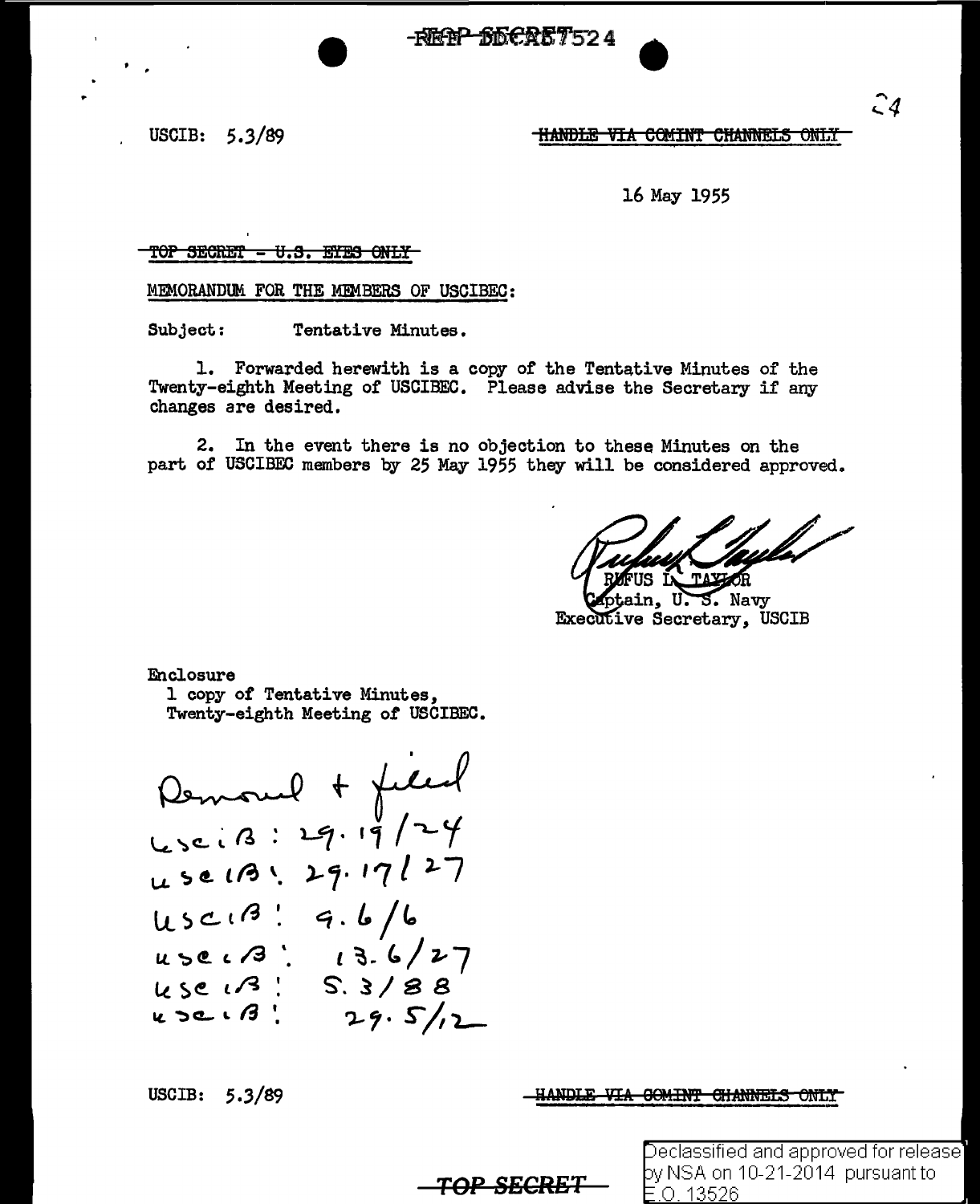

 $60$ NPIBENTIAL - U.S. EYES ONLY

#### MINUTES OF THE TWENTY-EIGHTH MEETING

### . OF THE

#### USCIB EXECUTIVE COMMITTEE

#### Captain Rufus L. Taylor, USN, Chairman

PRESENT:

| DEFENSE:      | Mr. William H. Godel                                                                            |
|---------------|-------------------------------------------------------------------------------------------------|
| <b>STATE:</b> | Mr. T. Achilles Polyzoides                                                                      |
| FBL:          | Mr. S. Drake Ellis                                                                              |
| <u>NSA:</u>   | Captain Jack S. Holtwick, Jr., USN                                                              |
| ARMY:         | Lt. Colonel Richard Leffers                                                                     |
| NAVY:         | CDR William F. Bringle<br>٠                                                                     |
| AIR FORCE:    | Lt. Colonel Frank J. Harrold, Jr.                                                               |
| CLA:          | OGA                                                                                             |
| SECRETARIAT:  | Lt. Colonel Henry C. Simmons, USAF<br>Mrs. Daphne O. Tucker                                     |
| ALSO PRESENT: |                                                                                                 |
| DEFENSE:      | Mr. Philip J. Patton<br>Mr. Robert E. Drake                                                     |
| <b>STATE:</b> | Mr. Robert F. Packard<br>Mr. Robert G. Walker                                                   |
| NSA:          | LCDR Paul J. Karl, Jr.<br>Mr. Hugh S. Erskine<br>Mr. Benson K. Buffham                          |
| ARTY:         | Lt. Colonel R. G. Melton<br>Major Arnie L. Millican<br>Mr. John F. O'Gara<br>Mr. Richard Battey |

**CONFIDENTIAL**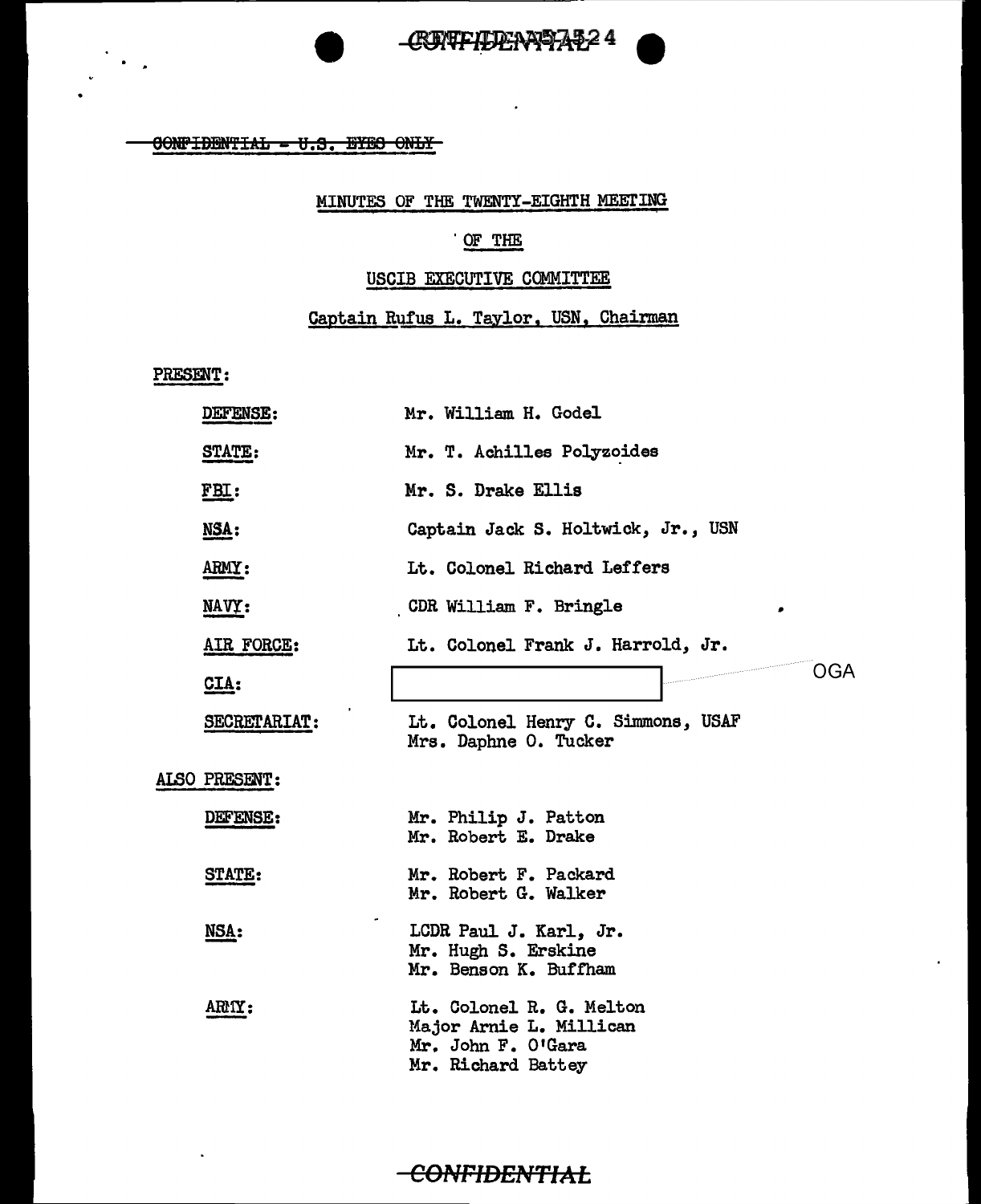

CONFIDENTIAL - U.S. EYES ONLY

AIR FORCE: Major J. Craig Teller Major David D. Morris Captain Allen T. Miller

CIA:

**OGA** 

The Twenty-Eighth Meeting of the United States Communications Intelligence Board Executive Committee was held at *1330* on 22 April 1955, Room 2C468, the National Defense Building, Washington, D. c.

## CONFIDENTIAL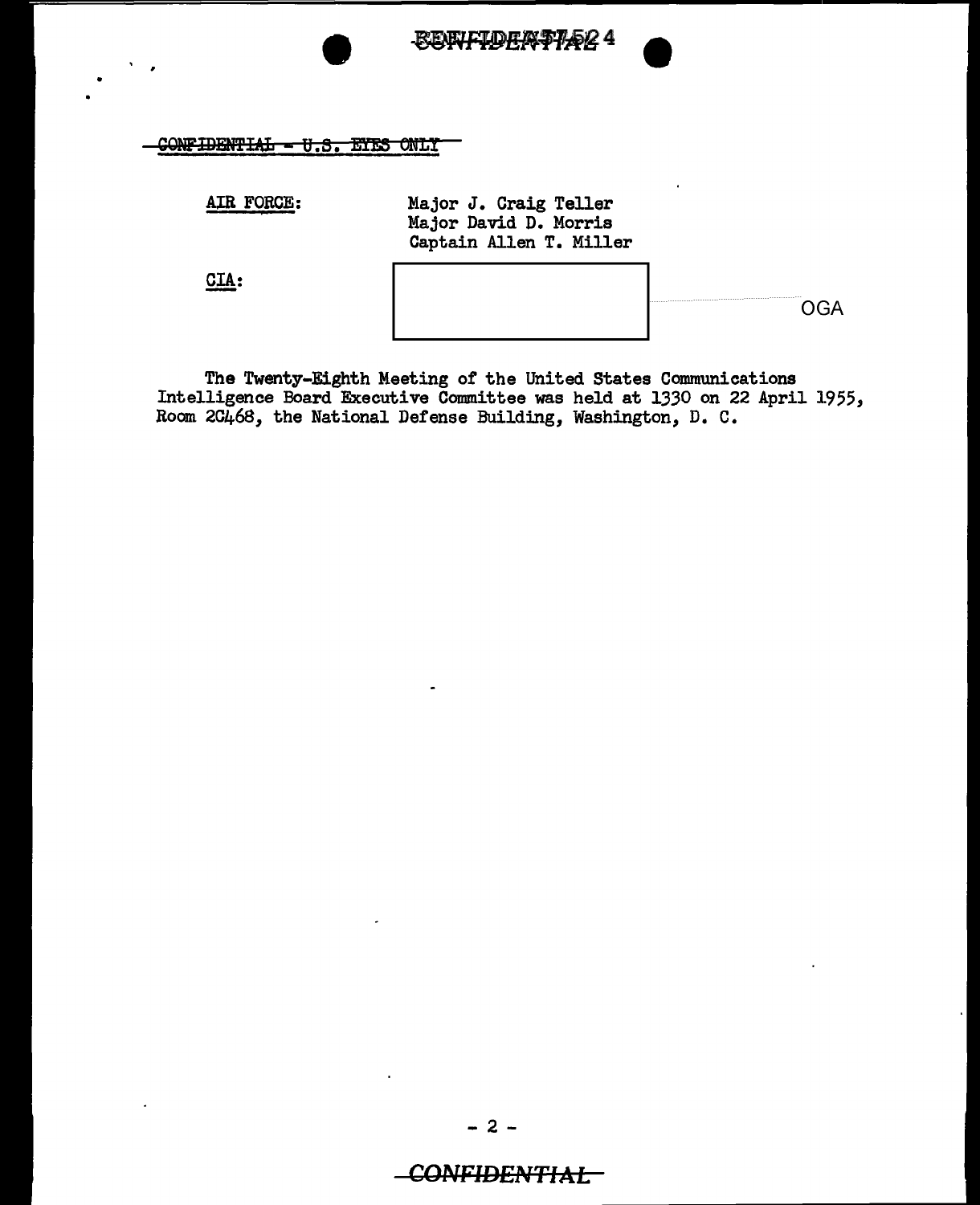



CONFIDENTIAL - U.S. EYES ONLY



SUBJECT NUMBER

USCIB:  $5.3/88$ Item A (Not on Agenda) for the 28th Meeting of USCIBEC, held on 22 April 1955.

Subject: Change in USCIBEC Meeting Date.

the members discussed briefly the practicability of changing the hour, or the date, of the regular monthly meeting.

It was agreed by all members that future meetings of USCIBEC will be held at 1400 on the fourth Thursday of each month.

**OGA** 

# <del>-CONFIDENTIAL</del>